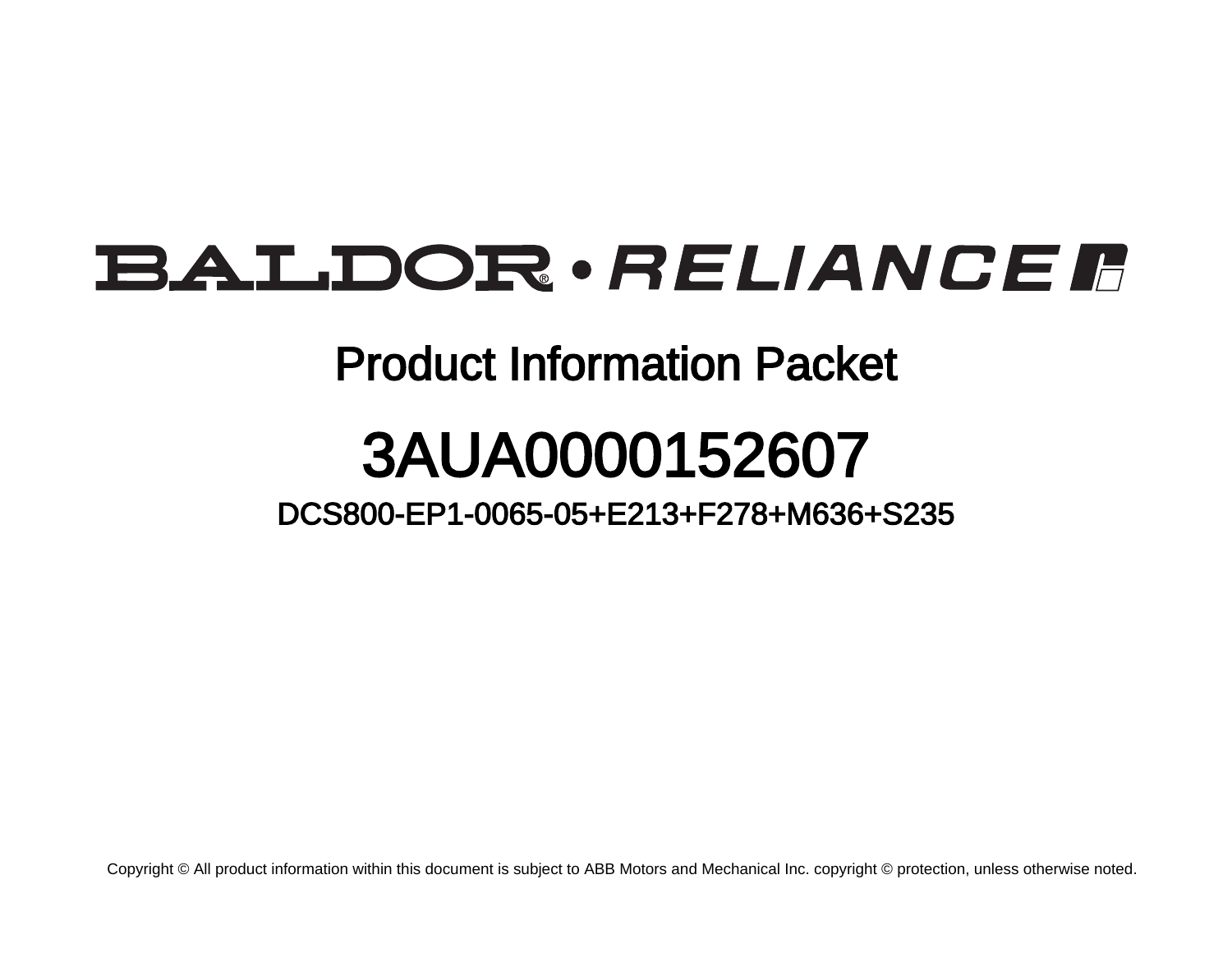## **BALDOR · RELIANCE F** Product Information Packet: 3AUA0000152607 - DCS800-EP1-0065-05+E213+F278+M636+S235

| Nameplate             |                               |                 |                |
|-----------------------|-------------------------------|-----------------|----------------|
| <b>Type Code:</b>     | 3AUA0000152607                | Output:         | Not Applicable |
| Enclosure:            | NEMA Open                     | Voltage (U2):   | $0$ U1 Vac     |
|                       |                               | Current (I2n):  | 54 A           |
| Input:                | 3PH 5060 Hz                   | Current (I2hd): | <b>NA</b>      |
| Voltage (U1):         | Wired for 240V                |                 |                |
| Current (I1n):        | 44 A                          | Power (Pn):     | 15 HP          |
| <b>Short Circuit:</b> | 65Ka RMS Symetrical, 500V max |                 |                |